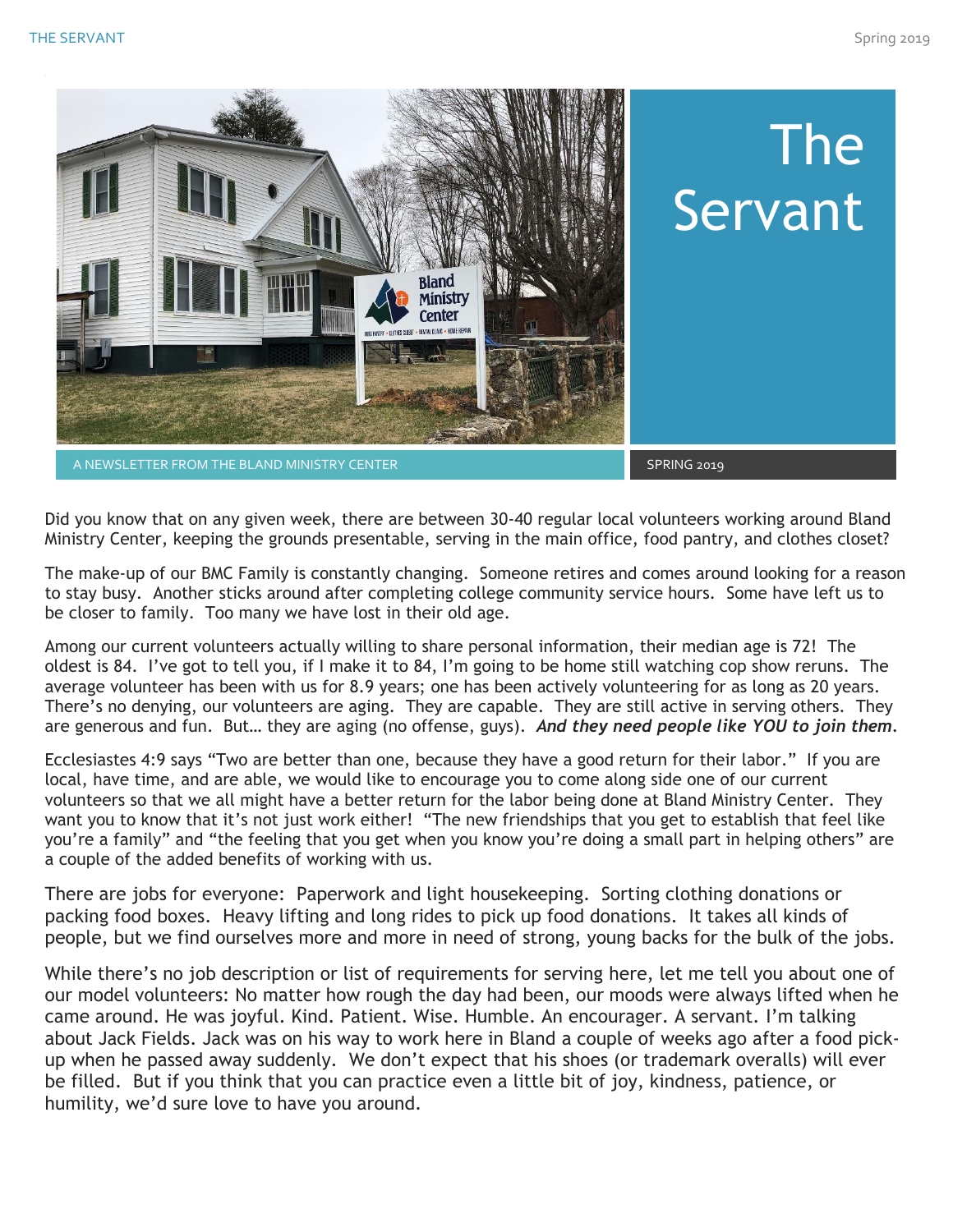### Our Mission

The mission of the Bland Ministry Center is simple: to meet the physical and spiritual needs of people. We can easily say that our clients are fed and clothed. Our dental staff makes sure mouths are healthy; funding is provided to keep clients' electricity on during the coldest winter months. We certainly have programs in place for regularly meeting basic physical needs, but of course that isn't our full mission. We see both physical and spiritual needs arise almost daily, and often before we can even act, God has orchestrated a solution to those needs. He doesn't just show us where there is a need, He puts people in our path who have the means to meet those needs.

When we say that we strive to be a "missionary point of service for all Christians, Churches, and organizations by providing opportunities to fulfill Christ's Great Commission," there is probably no program that better highlights this than construction and home repair.

Last year we relied heavily on referrals from area agencies that had clients in home health situations as well as a new partnership with Western Blue Ridge Baptist Network's Hearts and Hammers program for mission team projects. Both relationships were a Godsend when it came time to match visiting teams with local needs.

One of the "referred clients" from last summer was a disabled gentleman who lived alone. An agency got involved after this man laid on his floor for three days without a phone and with no visitors checking in on him. Two mission teams worked on his home to make it handicap accessible, but more than that, they formed a relationship with him, sharing the love, joy, and hope of Jesus with him. This man told them how much he had loved to sing in church growing up, and how he used to play hymns on an old guitar that he had long since lost. He meant enough to one member of the team that they mailed him a guitar after they returned home from their week in Southwest Virginia.

Team leaders often reflect upon their week in a journal kept in the dining room of the mission house, many listing their team members or the projects completed. One shared that they had team members "young and old learning new skills with power tools and powerful witnessing." There's nothing more precious to us than experienced laborers doing hard work with patience and kindness. Think how much simpler it would be for them to go onto a job site, put their heads down, and get the work done quickly. Instead, they take the time to teach the younger generations accompanying them and to minister to the homeowners they serve.

We could not be effective in the home repair program without coordinators like David Clonch from Hearts and Hammers, home health providers who care enough about their clients to go above their regular duties, or mission teams that are willing to serve and get involved in the lives of those they are working with.

We would love to have you get involved in meeting physical and spiritual needs of the elderly and disadvantaged members of our community. Your church can organize a mission trip with a team member who is a contractor or skilled in construction. If you don't have skilled laborers but still want to work, Hearts and Hammers can organize a project and let you work with one of their local leaders. Finally, if you want to make a difference but prefer to do so from the comfort of your own home, you can take one of our Blue Envelopes. Numbered 1-200, you return your envelope with the corresponding number. Envelope #105 comes back with \$105, and so on. The Blue Envelope Project brings in right at \$20,000 to go straight towards building material to allow construction teams to meet physical and spiritual needs.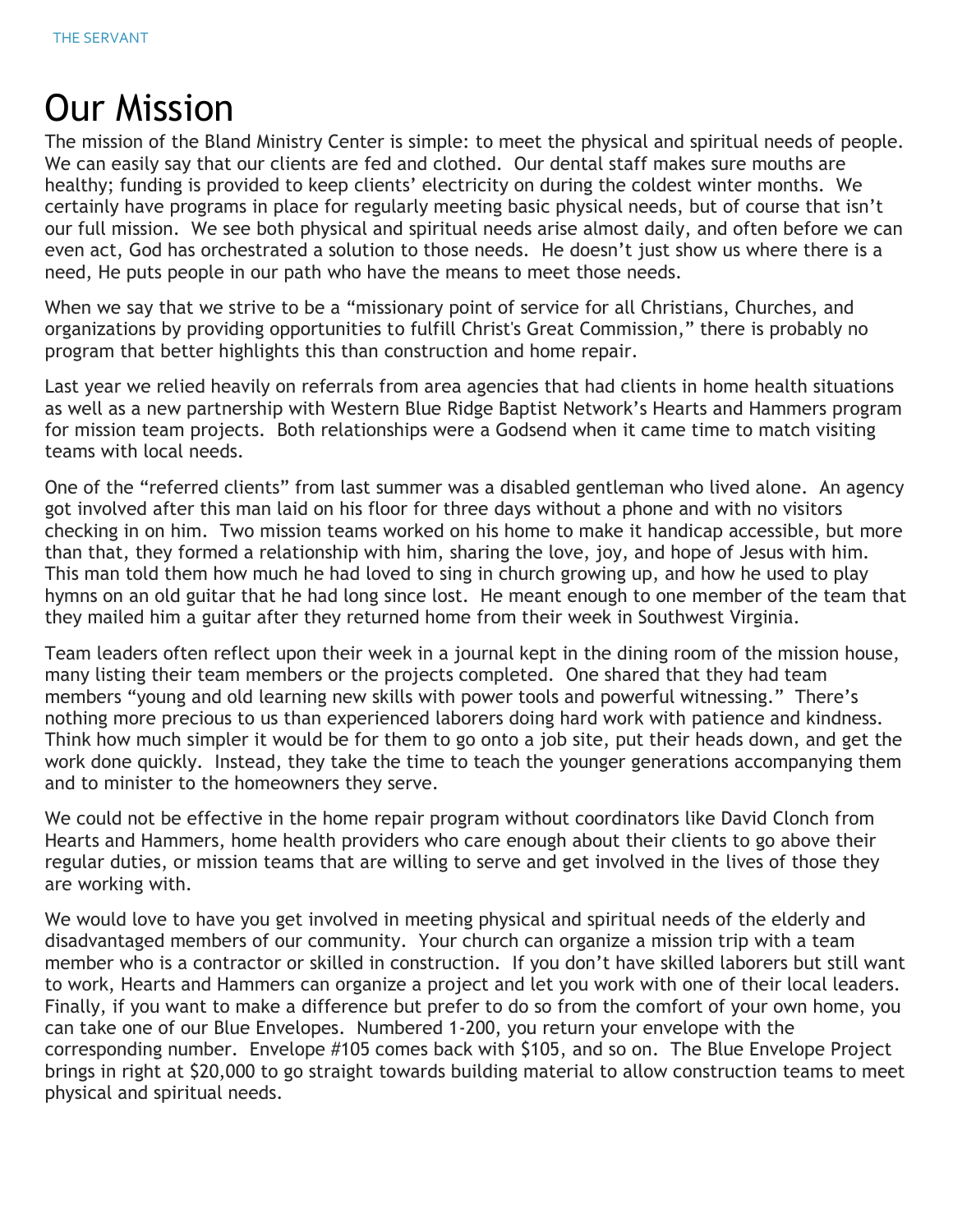## Feeding His Sheep

On Tuesdays, our main office becomes the hub for food pantry distribution. Nancy greets clients at the door and sends them to either Carol, Judy, or Sandy depending on their county of residence. They make their way around the house to Barbara and then Pat. It's rare that we go a Tuesday without hearing a flirty elderly man comment on all of the beautiful young ladies helping him out. Our "office ladies" usually return the flattery with a touch of sarcasm, but at the risk of embarrassing them, they're all quite beautiful inside and out. We always enjoy having them around, but we truly depend on them on Tuesdays.

That being said, they're still volunteers, and we've been advised by our lawyers that we cannot hold them here against their will. When one isn't feeling well or, Heaven forbid, takes a vacation, one of us is left to fill in, much to our clients' chagrin. A couple of months ago, Miss Sandy was out visiting grandbabies, so I filled in at the table next to Carol Townley.

Carol and her husband Ron are members of First Baptist Church Bluefield and have been actively serving the Ministry Center since its inception in 1980. For more than 25 years, Carol has registered food pantry clients in the old "White House" and now the brick office. She starts each Tuesday at 9:50 on the front porch of the office welcoming clients, asking for prayer requests, and leading them in prayer.

When I sat next to Carol, I waited patiently while the first few clients in the door went through the out of state line. Finally one of our regular Bland County men came in, and I got hands on the notebook ready to sign his form for the day. Nope, he pulled out the chair next to Carol, and proceeded to catch up on life (mostly doctor visits and weather) while I flipped through for his paper. The next Virginia family to come in also walked right past me while I was smiling and motioning for them to have a seat in my chair. "There's Miss Carol! How are you doin' today?" She asked how soand-so was doing after surgery.

I was beginning to think I had something on my face! Why wouldn't anyone come through my line? I felt like I was destined to sit and watch everyone else work, but I was filling in TO HELP! I was determined to catch the next Virginia family in my line. But with Carol's chair already full with her current client, the next woman came in… and walked right past me! "Excuse me, ma'am. Right here!" "Oh no, I've got to see Miss Carol." "No ma'am," I told her, "I've got the books right here, I can help you."

"No ma'am, I've got to ask Miss Carol to pray for me. I'll wait for her."

Well, I guess I can't be mad at that. That is just who Carol is, though. The folks coming through the lines aren't just forms in a notebook. They are her people. She knows their families, their histories, and their prayers. She writes down their requests so that she can remember and specifically take them to God. She hurts when they hurt, and she rejoices when they rejoice.

Working with the public can be tiresome work. Sometimes our tanks are just about empty or we're being pulled in five different directions, and we can be impatient. But then I am reminded of our mission- to meet the physical and spiritual needs of those in our communities. I appreciate Carol's reminder that our clients are coming to be fed, but that means so much more than a couple of bags of produce or box full of canned goods. It means they are being treated with compassion and dignity… That they know they are loved when they walk through our doors… That they leave with the hope of Jesus.